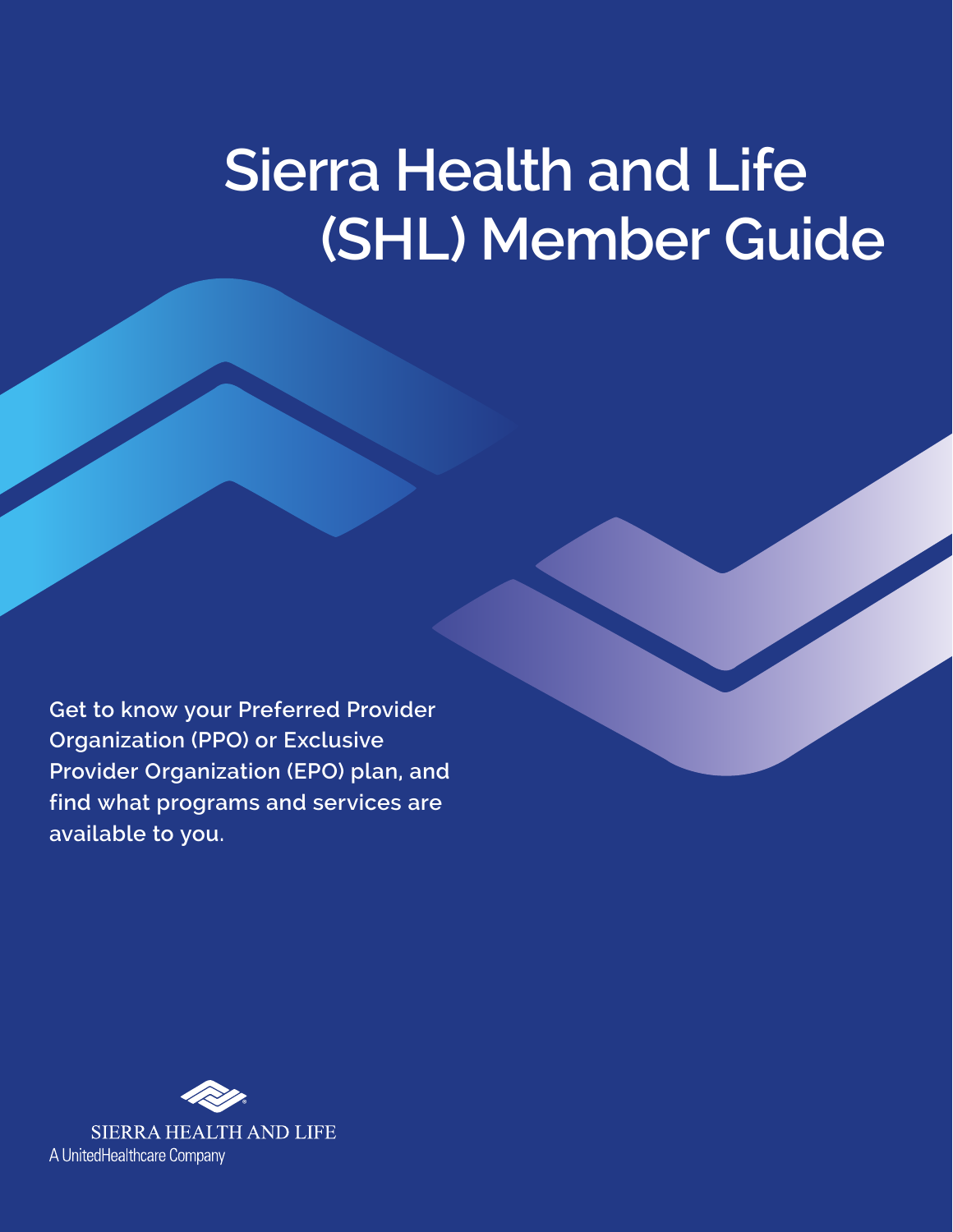# **Table of Contents**

|                            | Page |
|----------------------------|------|
| Your health plan benefits3 |      |
|                            |      |
|                            |      |
|                            |      |
|                            |      |
|                            |      |
|                            |      |
|                            |      |
|                            |      |
|                            |      |
|                            |      |
|                            |      |
|                            |      |
|                            |      |
|                            |      |
|                            |      |
|                            |      |

### 

### 

|                                                 | Page |
|-------------------------------------------------|------|
|                                                 |      |
| Appropriate, timely and necessary care11        |      |
|                                                 |      |
|                                                 |      |
|                                                 |      |
|                                                 |      |
| No incentives for prior authorization denials12 |      |
|                                                 |      |
|                                                 |      |
|                                                 |      |
|                                                 |      |

## Member rights and responsibilities......14

###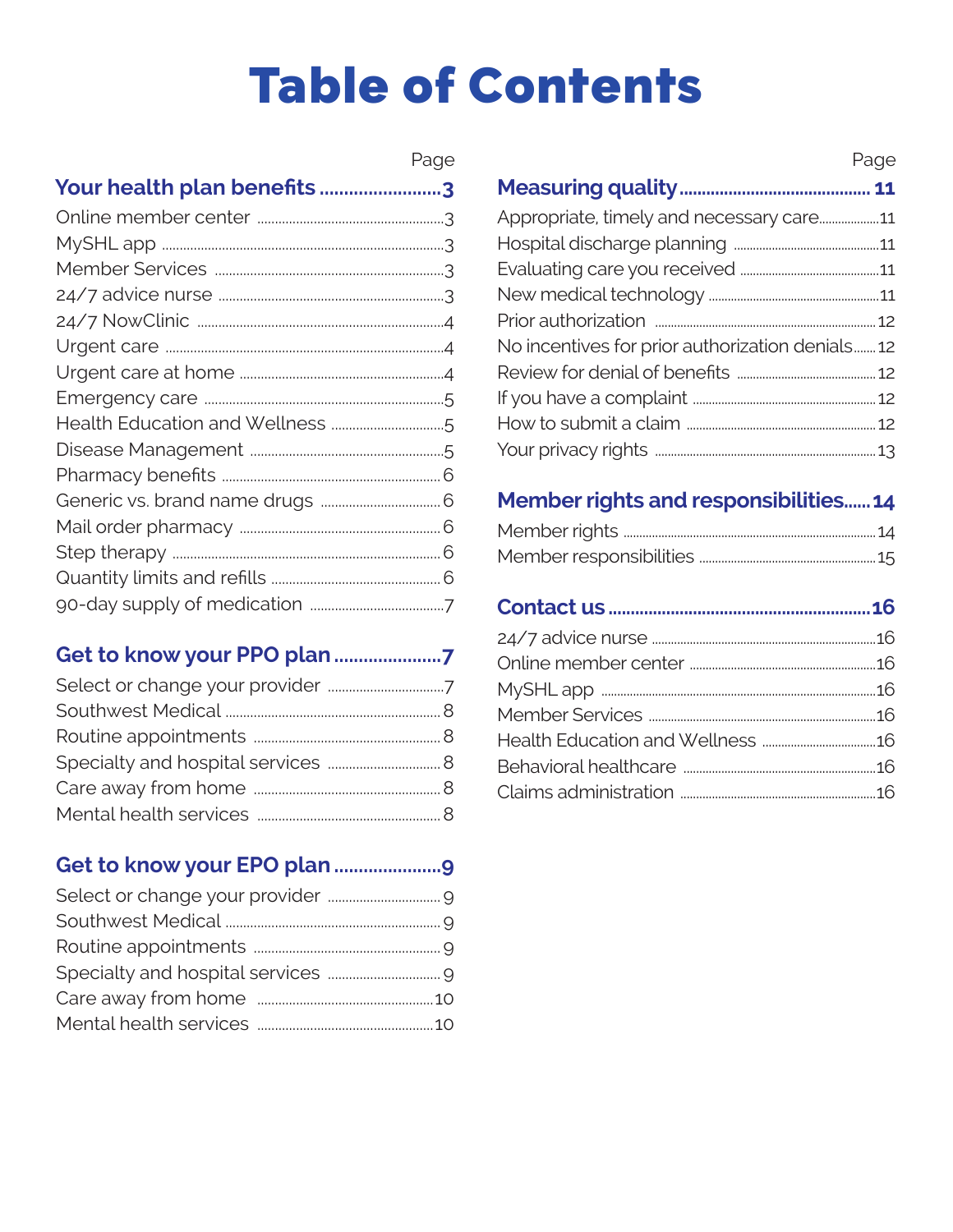## <span id="page-2-0"></span>Get to know your health plan benefits



## **Online Member Center**

Our online member center brings your health insurance information together in one place. Use this convenient service to:

 $\blacktriangleright$  Set up online invoicing and payment (individual plan members only).

- View, print or share your health plan ID card.
- Track claim history and expenses.
- $\blacktriangleright$  Check the status of a prior authorization or referral.
- Verify your pharmacy, dental or vision coverage.
- Review your plan documents.

To get started, visit **[SierraHealthandLife.com](https://www.SierraHealthandLife.com)** and sign in. First-time users will need to create an account.



## **MySHL App**

Easily manage your health plan information on the go. Search for **MySHL** in your app store and download the app. Then sign in with your One Healthcare ID. First-time users will need to create an account.

Use the MySHL app to:

- Talk with an advice nurse. Available 24/7.
- Video chat with a provider 24/7. No appointment needed.
- $\blacktriangleright$  Search for a doctor, specialist, facility or lab.
- View, download and email your health plan ID card.
- Save your health plan ID card to your Apple Wallet.™
- See your copay, deductible, and out-of-pocket expenses, if applicable.
- Check the status of a claim, prior authorization or referral.
- Access your health records.<sup>1</sup>
- Update your contact information and address.
- Select communication preferences.
- Get turn-by-turn directions to contracted urgent care and hospital locations near you.

Your personal medical information is confidential and is only available to you and your provider.

1 Only available to Southwest Medical patients who opt-in to receive electronic medical records.

## **Member Services**

If you have a question about your health plan benefits or need some help in selecting a provider, call Member Services toll-free at **1‑800‑888‑2264**, TTY **711**, Monday through Friday,  $8$  a.m. to  $5$  p.m.

# **24/7 Advice Nurse**

If you're unsure about your condition, our 24/7 advice nurse may be able to help. Our nurse is available to answer questions, provide self-care advice and help you decide whether to seek urgent care, emergency care, or schedule an appointment with your provider. This service is available at no additional cost to you. Just call toll-free **1‑800‑288‑2264**, TTY **711**.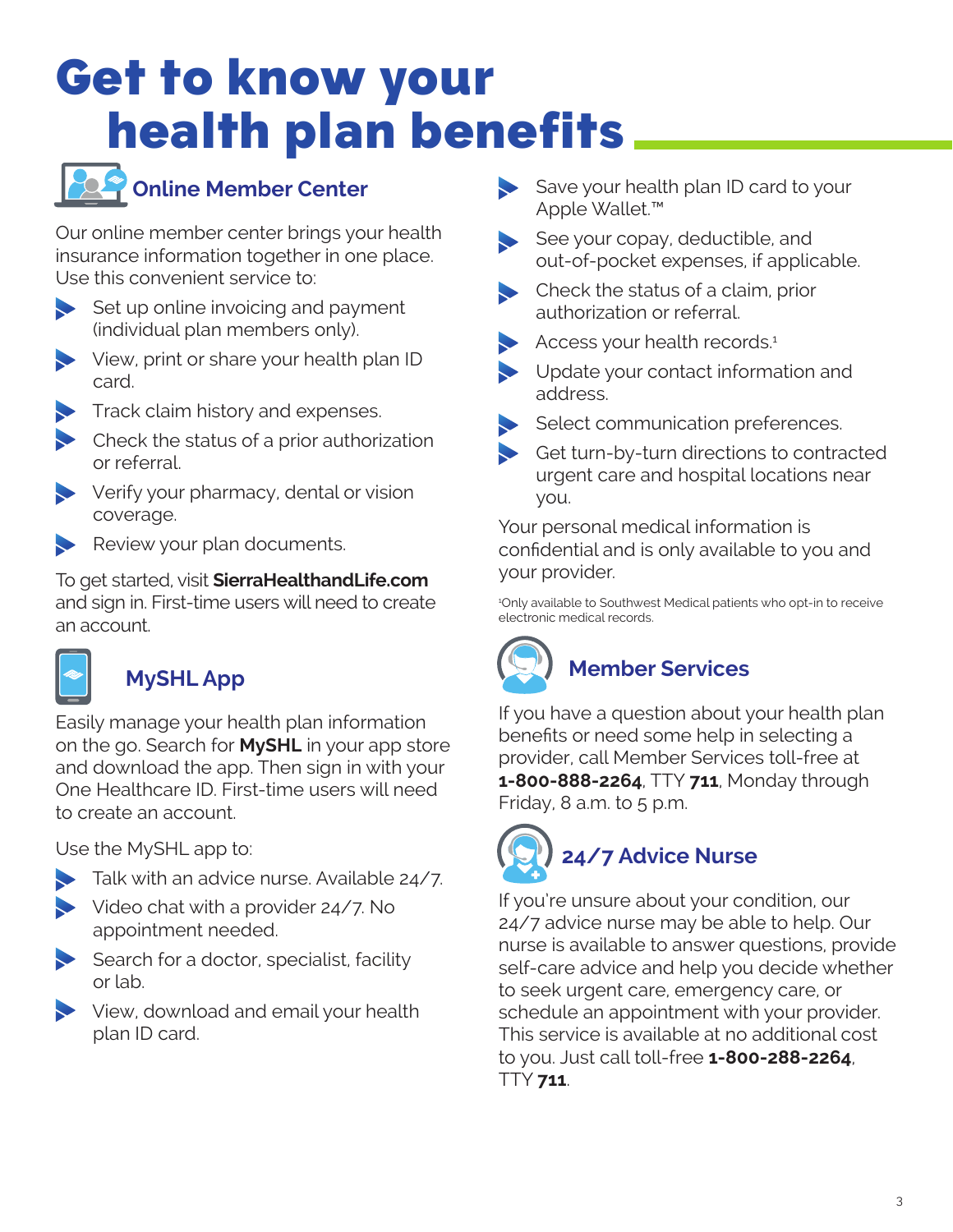<span id="page-3-0"></span>

### **24/7 NowClinic® Virtual Visits**

Secure video chat with a provider 24/7 from your computer or mobile device.<sup>2</sup> If needed, most prescriptions can be sent to your chosen pharmacy.

**No appointment needed** to get care for non life-threatening and non urgent medical conditions such as:

- **Allergies**
- Bladder infections
- Bronchitis
- Pink eye
- Sinus infections
- Viral illnesses

**Consultations, follow-up care or visits** with providers require an appointment for mental health, health education, case management and specialties.

If needed, a provider will reach out to you to schedule an appointment with a case manager or specialist. To make an appointment with a health educator or registered dietician, call toll-free **1‑800‑720‑7253**, TTY **711**. To schedule an appointment for mental health therapy, call toll-free **1‑800‑873‑2246**, TTY **711**, and then press zero at the prompt. Restrictions apply. Visit **[SierraHealthandLife.com](https://www.SierraHealthandLife.com)** to learn more.

**Enroll and get care!** Download the **NowClinic app** or go to **[NowClinic.com](https://nowclinic.com)** and sign up.

#### **Get same-day medication delivery.**<sup>3</sup>

Sierra Health and Life and Walgreens provide same-day medication delivery to SHL members prescribed a medication during a NowClinic virtual visit. Delivery is available to SHL members in Las Vegas, North Las Vegas and Henderson. Member is responsible for any applicable pharmacy cost share.

**NowClinic is not intended to address emergency or life threatening medical conditions. Please call 911 or go to the emergency room under those circumstances.** 

NowClinic services may be covered by some health plans; copays and deductibles may apply. Members under the age of 18 must have a guardian contact NowClinic customer support for assistance in enrolling for their account. Customer support can be reached at **1‑877‑550‑1515**.

2 \$0 copays apply with most unscheduled NowClinic virtual visits. Calendar year deductibles and/or coinsurance may apply on some plans. Copays may apply on virtual visits with providers not on the NowClinic platform.

3 Same-day medication delivery is only available to Sierra Health and Life (SHL) members and is for medications prescribed during a NowClinic virtual visit that are not controlled medications or medications requiring refrigeration. Service area is Las Vegas, North Las Vegas and Henderson based on delivery address. Delivery wait times may vary and may carry over to the next day depending on time prescription is submitted.



Consider going to urgent care when you need care quickly, but it's not an emergency, and your regular doctor isn't available. Urgent care visits are good for:

- $\blacktriangleright$  Ear infections
- colds and other respiratory problems including coughs and congestion
- Sprains and strains
- Most abdominal pain
- Vomiting and diarrhea
- Most cuts, burns, fevers and back pain

## **Urgent Care at Home**

Get on-demand care in the comfort of your home!4 Urgent care house calls are available seven days a wee $k^5$  and providers can treat most things urgent care centers can for the same cost Most prescriptions can be sent to your chosen pharmacy.

Some of the things urgent care at home is good for:

- Migraine headaches
- Cuts that need stitches and skin infections
- Urinary tract infections
- Flu and pneumonia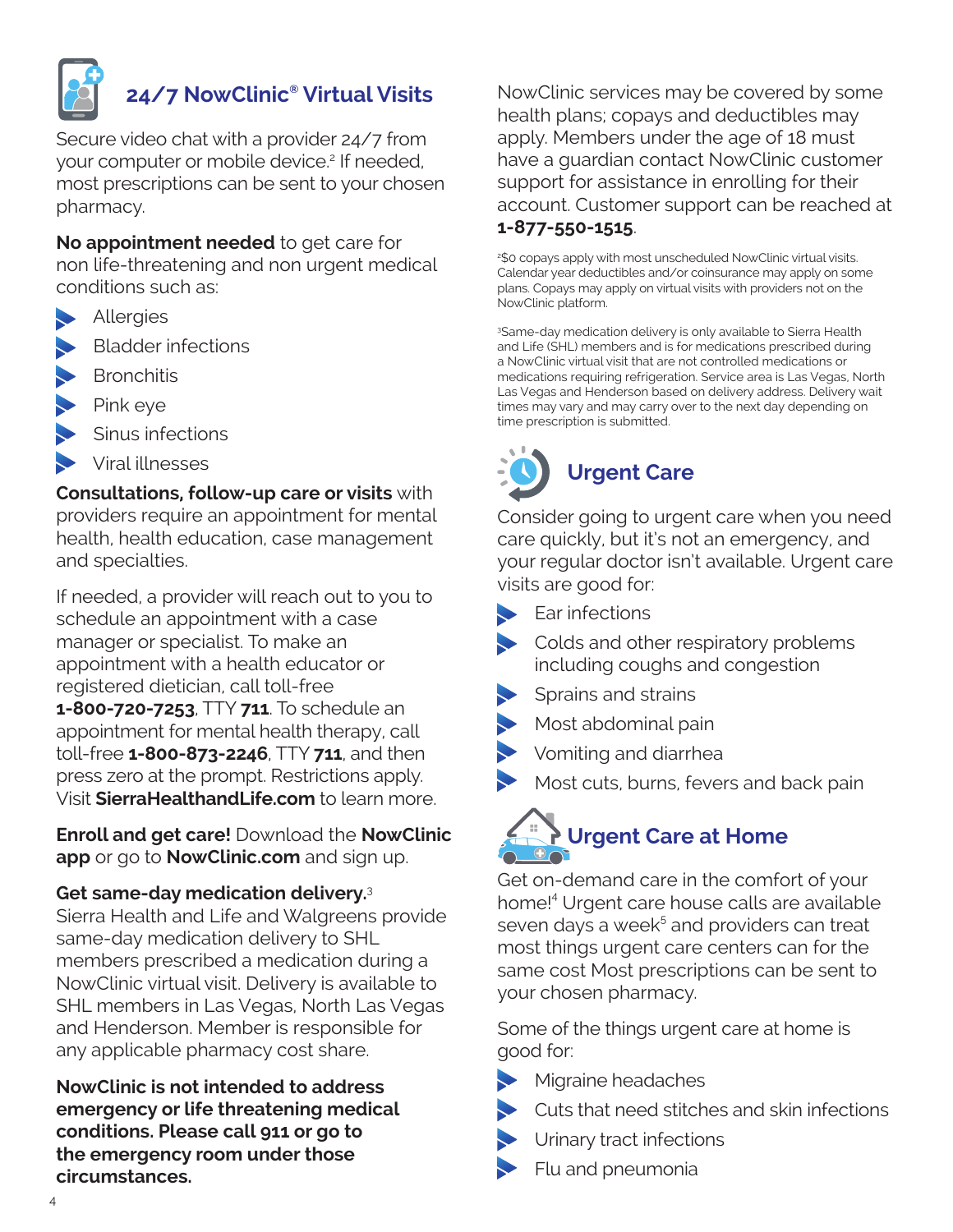<span id="page-4-0"></span>**Dehydration, IV placements and IV fluids** 

Asthma attacks, COPD and respiratory infections

To check availability, call the 24/7 advice nurse toll-free at **1‑800‑288‑2264**, TTY **711**. **If you have a life-threatening situation, call 911 or go to the nearest hospital emergency room**.

4 Restrictions apply. Not available in all areas. 5 Hours of availability may vary.



A true emergency medical condition is when symptoms are severe enough you could reasonably expect serious danger to your health, such as:

- Serious burns
- Major trauma
- Poisoning
- Serious breathing difficulties
- Heavy bleeding
- Severe chest pain
- Sudden paralysis

### **In an emergency, no matter if you are at home or out of town, call 911 or go to the nearest hospital emergency room**.

**Important!** Your health plan is not contracted with certain freestanding and hospital emergency rooms. Call your health plan for more information. Some neighborhood hospitals may not have specialists on staff, so you could be transported to a hospital emergency room for complex conditions that require a specialist.



We offer many classes, both in-person and online, to help you get and stay well. Our staff includes certified health educators, registered dietitians, and certified diabetes educators.

Programs and classes include:

- **Prediabetes**
- Diabetes management
- Exercise
- Nutrition
- Weight management
- Ş Tobacco cessation

To register for a class or consultation, visit **[SierraHealthandLife.com](https://www.SierraHealthandLife.com)** or call Health Education and Wellness toll-free at **1‑800‑720‑7253**, TTY **711**.

## **Disease Management Program**

As a member of our Disease Management Program, you'll receive a personalized care plan to help you self-manage your asthma or diabetes.

You'll learn how to:

- Take your medicine properly
- Maintain a healthy diet
- Exercise safely
- Record key health care information

The program includes:

- Dedicated registered nurses
- One-on-one support via phone
- Personalized programs with verifiable results
- Education and support

This program is for eligible members at no cost. It's designed to provide support and does not replace the treatment plans put into place by your provider. Always talk to your provider about any important health issues. To join, visit **[SierraHealthandLife.com](https://www.SierraHealthandLife.com)** or call tollfree **1‑877‑692‑2059**, TTY **711**.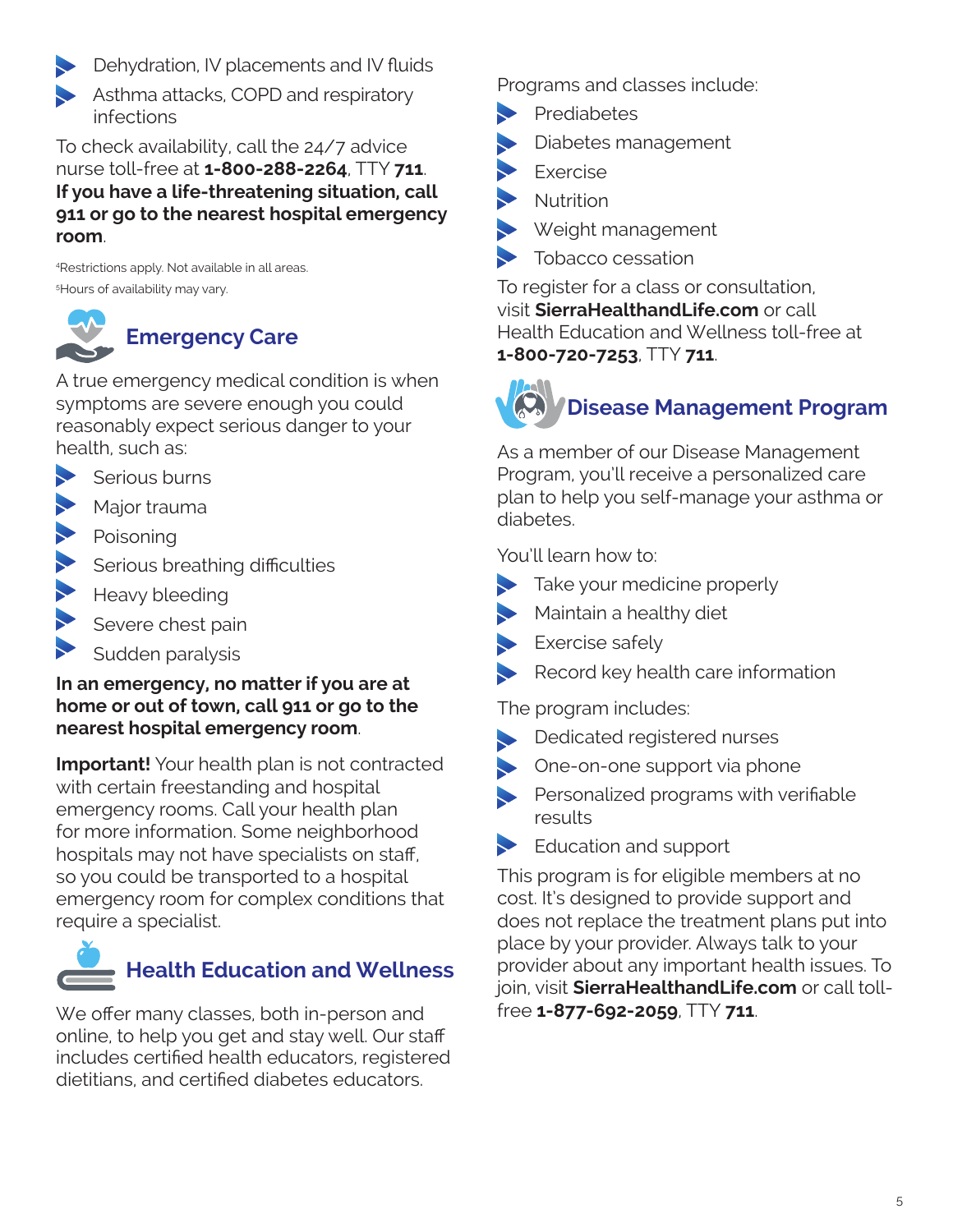<span id="page-5-0"></span>

### **Pharmacy Benefits**

If your plan includes pharmacy benefits, you have prescription drug coverage from network pharmacies. Your copayment is based on levels called a prescription tier. The costs are lower on tier 1 and higher on tier 3, or tier 4 if applicable.

OptumRx, our online pharmacy benefit manager, has some great tools. When you register on OptumRx, you can view your medication history and copays, find a network pharmacy, see how much your medications will cost, and if there are any restrictions. View our prescription drug lists (PDL) at **[SierraHealthandLife.com](https://www.SierraHealthandLife.com)** or sign in to **[OptumRx.com](https://www.optumrx.com)** to use the drug lookup tool.

#### **Generic vs. Brand Name Drugs**

All medicine - generic and brand name - must be approved by the U.S. Food and Drug Administration (FDA) before it can be sold to consumers. Generic drugs must meet the same standards as brand name drugs for purity, strength and quality. In fact, a generic must contain the exact active ingredients as a brand, must be absorbed into the body at the same rate and in the same manner, and must produce the same effects.

The difference between a generic and a brand name drug:



- $\blacktriangleright$  A generic drug is called by its chemical name. A manufacturer assigns a brand name.
- Generic drugs typically cost less than brands.

#### **Mail Order Pharmacy**

Use our contracted mail order pharmacy to save time and money. Go to **[SierraHealthandLife.com](https://www.SierraHealthandLife.com)** and download an order form. Then fill it out and mail it (along with your prescription and the applicable copayment) to **OptumRx, PO Box 2975, Mission, KS, 66201**.

Your provider should write your prescription for a 90-day supply with refills when appropriate (not a 30 day supply with three refills).

Need assistance? Fill out Section 1 of the OptumRx order form. Then ask your provider to fill out Section 2 and fax the form for you.

#### To refill a prescription, please call toll-free **1‑800‑788‑4863**, TTY **711** or **[OptumRx.com](https://www.optumrx.com)**.

#### **Step Therapy**

You may be required to try step therapy. This means you must try certain drugs to treat your medical condition before we'll cover another drug for that condition. You may submit an exception request to waive step therapy requirements or quantity limit restrictions. Go to **[SierraHealthandLife.com](https://www.SierraHealthandLife.com)** and view our PDL to see if your prescription drug requires step therapy. To download an exception request form, visit **[SierraHealthandLife.com](https://www.SierraHealthandLife.com)** or call Member Services toll-free at **1‑800‑888‑2264**, TTY **711**.

### **Quantity Limits and Refills**

A pharmacy may refuse to fill or refill a prescription order if the professional judgment of the pharmacist is not to fill the prescription.

Benefits for prescriptions for mail order drugs submitted following Sierra Health and Life's receipt of notice of a member's termination will be limited to the appropriate therapeutic supply from the date the notice of termination is received to the effective date of termination of the member.

If we determine you may be using prescription drugs in a harmful or abusive manner, or with harmful frequency, your selection of plan pharmacies may be limited. If this happens, we may require you to select a single plan pharmacy, which will provide and coordinate all future pharmacy services. Benefit coverage will be paid only if you use the assigned single plan pharmacy.

If you do not make a selection within 31 days of the date you are notified, we will select a single plan pharmacy for you.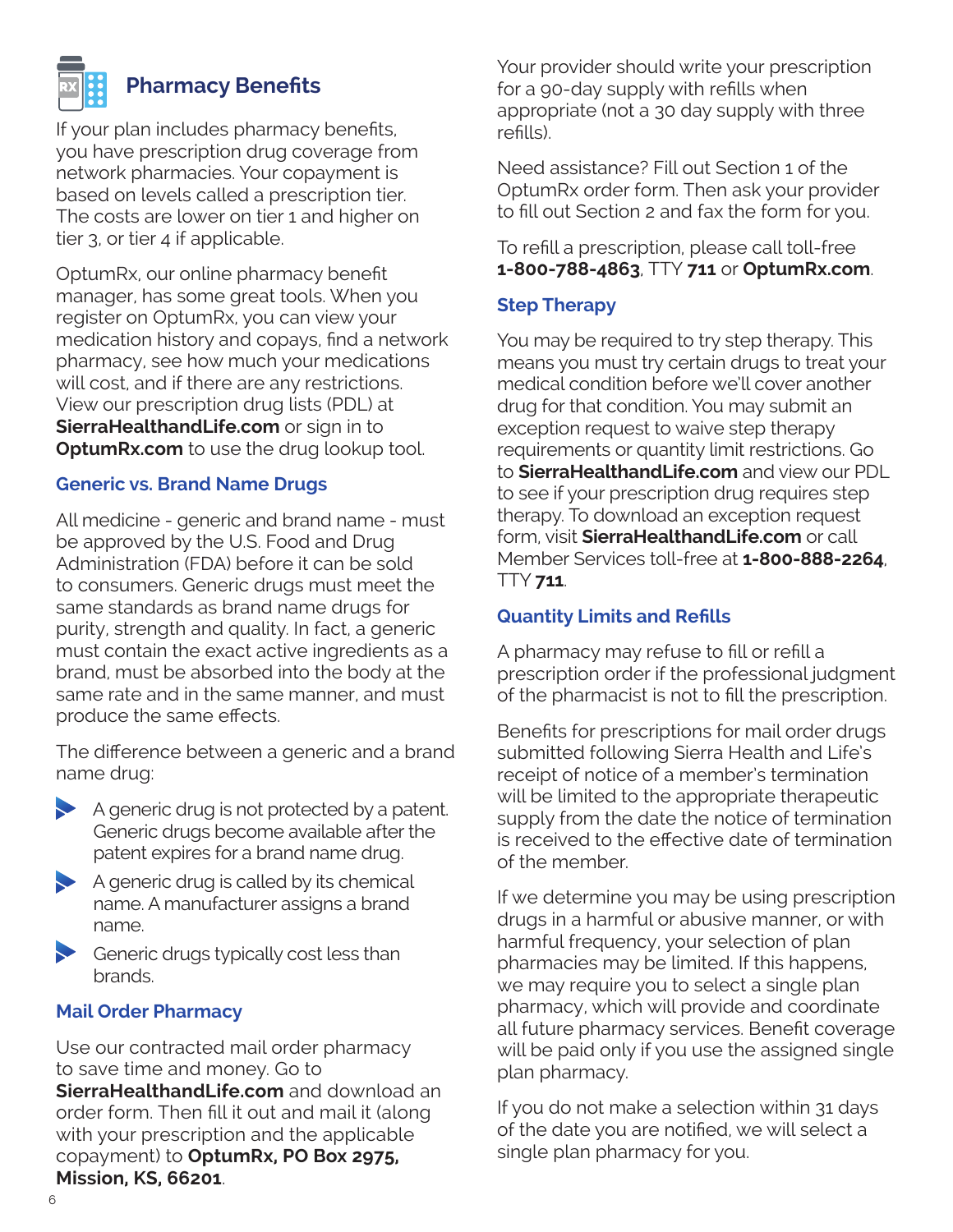### <span id="page-6-0"></span>**Save Time and Money with our 90-day Supply Benefit**

Your health plan now covers a 90-day supply of medication through local Walgreens pharmacies. With a 90-day supply, you won't need to get a refill every month.

If you would like to participate:

- **Talk with your doctor.** Your doctor can write you a new prescription for a 90-day supply.
- **Talk to your Walgreens pharmacist.** Your pharmacist can call your doctor to get a new prescription for a 90-day supply.

What you need to know:

- 90-day supply is exclusively available at Walgreens pharmacies in Nevada. All other retail pharmacies can only fill one month at time.
- Get to know your PPO Plan

A PPO plan covers nearly all of your medical expenses as long as you stay within our network of providers, including doctors, urgent cares and hospitals. Care outside of our network is covered but at a higher cost share.

With a PPO plan, you have a choice of two benefit tiers: plan (in-network) and non-plan (out-of-network). When you use plan providers, you enjoy lower out-of-pocket costs for your health care services.

Although you aren't required to select a primary care provider (PCP), we encourage you to choose one. Your PCP becomes the leader of your health care team and is available for routine care, yearly checkups, and other general health concerns.

With a group PPO plan, you have access to a larger network of providers and specialists, including the UnitedHealthcare Choice Plus national network.

You are not required to stay in the network. If you choose to go outside our network for care, you are free to see any licensed health care

Pharmacy benefit coverage rules still

Copays $^6$  are the same for 90 days at

(mail order).

be as substantial.

your health plan ID card.

apply. Only covered drugs will be available for a 90-day supply. Please check your pharmacy coverage rules for more details.

Walgreens and OptumRx Home Delivery

To find out what medications are included, call Member Services at the number on the back of

medications will already pay at a rate less than a member's copay amount so savings may not

 $6$ Most members will save  $\frac{1}{2}$  a copay when they fill brand name and higher priced generic

medications. Most lower priced generic

provider. However, you pay more out-of-pocket costs for care from a provider not in our network.

Your plan covers preventive care screenings at no cost when you see a network provider. During the visit, your doctor will review your health history and may recommend preventive screenings, depending on your age and risk factors.



### **Select or Change Your Provider**

The Sierra Health and Life provider directory contains information to help you narrow your choices. You'll find the specialty, office address, telephone number, and board certification status of every contracted provider in our network. To view our provider directory online, go to **[SierraHealthandLife.com](https://www.SierraHealthandLife.com)**. To get a copy, contact your employer's benefits department or call Member Services toll-free at **1‑800‑888‑2264**, TTY **711**.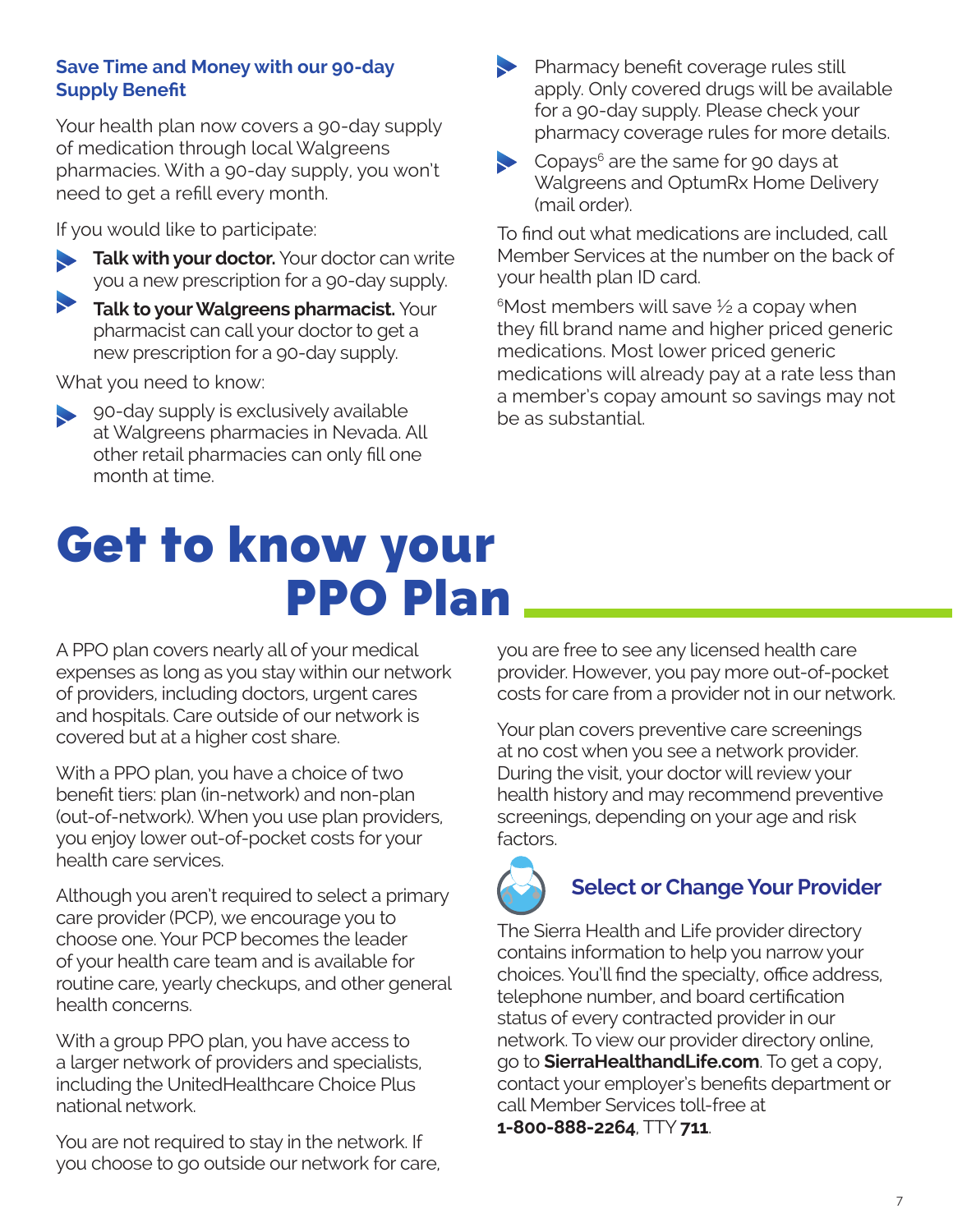<span id="page-7-0"></span>Experimental, investigational and some other services and procedures are excluded. Detailed information on these exclusions is available upon request

### **Southwest Medical in Southern Nevada**

Your plan includes access to Southwest Medical, one of Nevada's largest multi-specialty medical groups. Southwest Medical has health care centers across the Las Vegas Valley, including a **24-hour urgent care**. Find out more at **[smalv.com](https://www.Smalv.com)**.

## **Routine Appointments**

If you are a Southern Nevada member and have selected a provider with Southwest Medical, please call their scheduling center at **702‑877‑5199**, TTY **711**, or go online to **[smalv.com](https://www.Smalv.com)**. If you have a provider outside of Southwest Medical, call your provider's office directly. If you need to cancel an appointment, please be sure to call 24 hours in advance.

## **Specialty and Hospital Services**

You can see a specialist without a referral. Depending on your plan, there may also be a cost share (such as a copayment or coinsurance) for X-rays or tests your provider orders for you.

If you are scheduled for an elective or non-emergency hospitalization or surgical procedure, your provider will request prior authorization from Sierra Health and Life if needed. Be sure the hospital has the prior authorization. Without it, you may be responsible for all costs incurred. You are covered for unplanned emergency hospitalization, but special rules apply in those situations.

For more information, please contact Member Services or refer to your plan documents online.

### **Care Away from Home**

If you become sick or injured while traveling outside our service area, please follow these simple steps:

- **For Urgent Care** We cover urgently needed services if you are in the United States. When you are outside of our service area, it is not necessary to notify us in advance. However, please notify Member Services as soon as reasonably possible. For more information, call Member Services.
- **In Case of Emergency** Call **911** or go to the nearest hospital emergency room. If possible, show your health plan ID card. Please contact Member Services within 48 hours, or as soon as reasonably possible to have your plan benefits reviewed for medically necessary services following or related to emergency care.

Benefits for follow-up care for an injury or illness are limited to care received before you can safely return to our service area. Follow-up care should be coordinated by your PCP. For additional information, please refer to your plan documents online.



## **Mental Health Services**

Our behavioral healthcare team provides professional counseling, phone consultations, and online resources to help you find the right solutions to life's challenges and maintain a balanced and healthy life.

For confidential counseling services, including referrals to a psychologist, psychiatrist, or mental health provider, call toll-free **1‑800‑873‑2246**, TTY **711**.

The helpline can be reached after hours by calling toll-free **1‑800‑873‑2246** and selecting option one. You may find more information online at **[bhoptions.com](https://bhoptions.com)**. If you have benefits for behavioral healthcare plus, please consult your plan documents for information about additional services.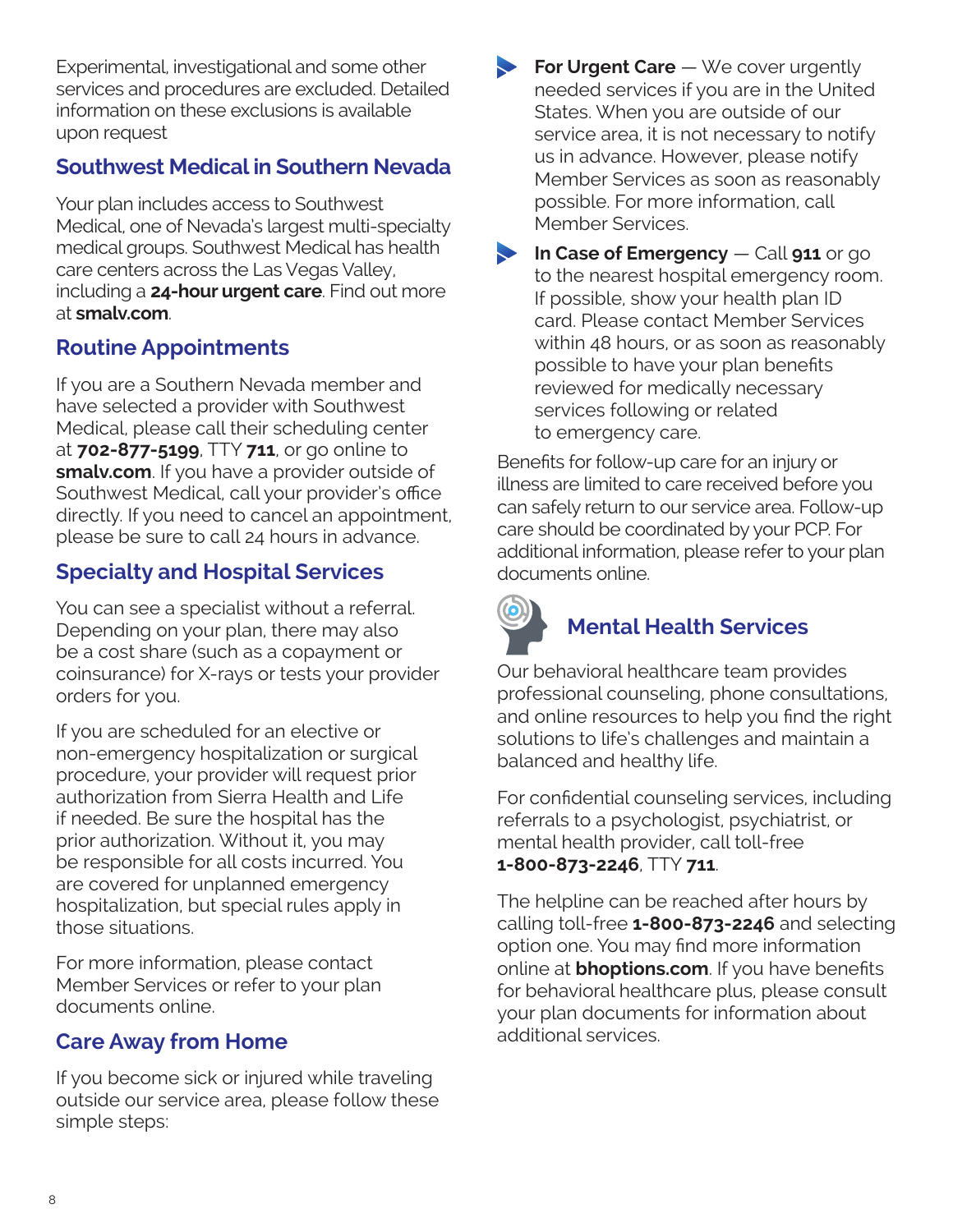## <span id="page-8-0"></span>Get to know your EPO Plan

With a Sierra Health and Life EPO plan, you can see a specialist without a referral. However, EPO plan members can only use contracted providers. There are no out-of-network benefits, except for emergency services and urgent care. Some services may require you to submit claim forms or to receive prior authorization before payment may be provided. Services without prior authorization, may not have benefit coverage.

Although you aren't required to select a primary care provider (PCP), we encourage you to choose one. Your PCP becomes the leader of your health care team and is available for routine care, yearly checkups, and other general health concerns.

With a group EPO plan, you have access to a larger network of providers and specialists, including the UnitedHealthcare Choice Plus national network.

Your plan covers preventive care screenings at no cost when you see a network provider. During the visit, your doctor will review your health history and may recommend preventive screenings, depending on your age and risk factors.



## **Select or Change Your Provider**

The Sierra Health and Life provider directory contains information to help you narrow your choices. You'll find the specialty, office address, telephone number, and board certification status of every contracted provider in our network. To view our provider directory online, go to **[SierraHealthandLife.com](https://www.SierraHealthandLife.com)**. To get a copy, contact your employer's benefits department or call Member Services toll-free at **1‑800‑888‑2264**, TTY **711**.

### **Southwest Medical in Southern Nevada**

Your plan includes access to Southwest Medical, one of Nevada's largest multispecialty medical groups. Southwest Medical has health care centers across the Las Vegas Valley, including a **24-hour urgent care**. Find out more at **[smalv.com](https://www.Smalv.com)**.

### **Routine Appointments**

If you are a Southern Nevada member and have selected a provider with Southwest Medical, please call their scheduling center at **702‑877‑5199**, TTY **711**, or go online to **[smalv.com](https://www.Smalv.com)**. If you have a provider outside of Southwest Medical, call your provider's office directly. If you need to cancel an appointment, please be sure to call 24 hours in advance.

### **Specialty and Hospital Services**

You can see a specialist without a referral. Depending on your plan, there may also be a cost share (such as a copayment or coinsurance) for X-rays or tests your provider orders for you.

If you are scheduled for an elective or non-emergency hospitalization or surgical procedure, your provider will request prior authorization from Sierra Health and Life if needed. Be sure the hospital has the prior authorization. Without it, you may be responsible for all costs incurred. You are covered for unplanned emergency hospitalization, but special rules apply in those situations. For more information, please contact Member Services or refer to your plan documents online.

For more information, please contact Member Services or refer to your plan documents online.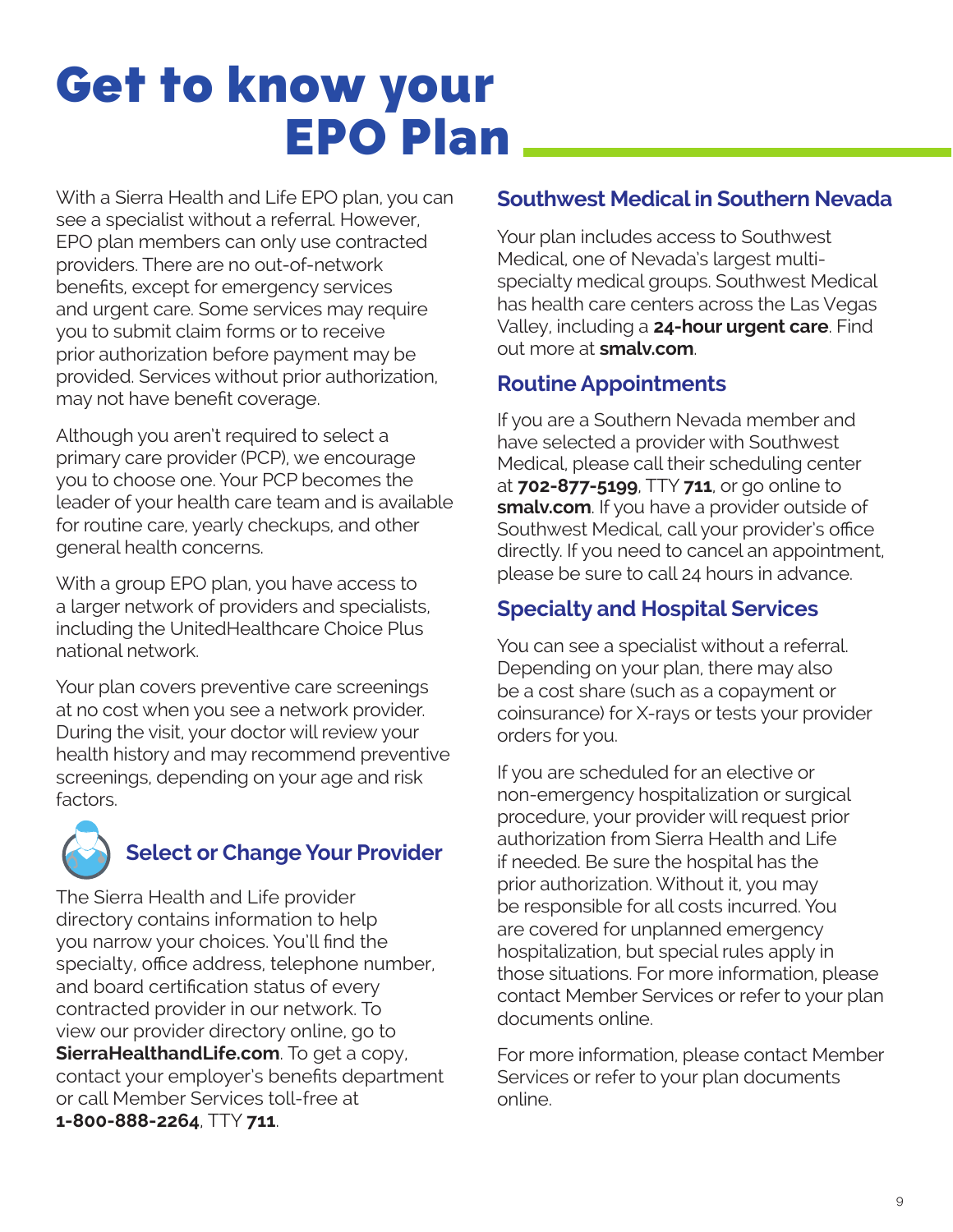### <span id="page-9-0"></span>**Care Away from Home**

If you become sick or injured while traveling outside Sierra Health and Life's service area, please follow these simple steps:

**For Urgent Care** — We cover urgently needed services if you are in the United States. When you are outside of our service area, it is not necessary to notify us in advance. However, please notify Member Services as soon as reasonably possible. For more information, call Member Services.

**In Case of Emergency** — Call **911** or go to the nearest hospital emergency room. If possible, show your health plan ID card. Please contact Member Services within 48 hours, or as soon as reasonably possible to have your plan benefits reviewed for medically necessary services following or related to emergency care.

Benefits for follow-up care for an injury or illness are limited to care received before you can safely return to Sierra Health and Life's service area. Follow-up care should be coordinated by your PCP. For additional information, please refer to your plan documents online.



## **Mental Health Services**

Our behavioral healthcare team provides professional counseling, phone consultations, and online resources to help you find the right solutions to life's challenges and maintain a balanced and healthy life.

For confidential counseling services, including referrals to a psychologist, psychiatrist, or mental health provider, call toll-free **1‑800‑873‑2246**, TTY **711**.

The helpline can be reached after hours by calling toll-free **1‑800‑873‑2246** and selecting option one. You may find more information online at **[bhoptions.com](https://bhoptions.com)**. If you have benefits for behavioral healthcare plus, please consult your plan documents for information about additional services.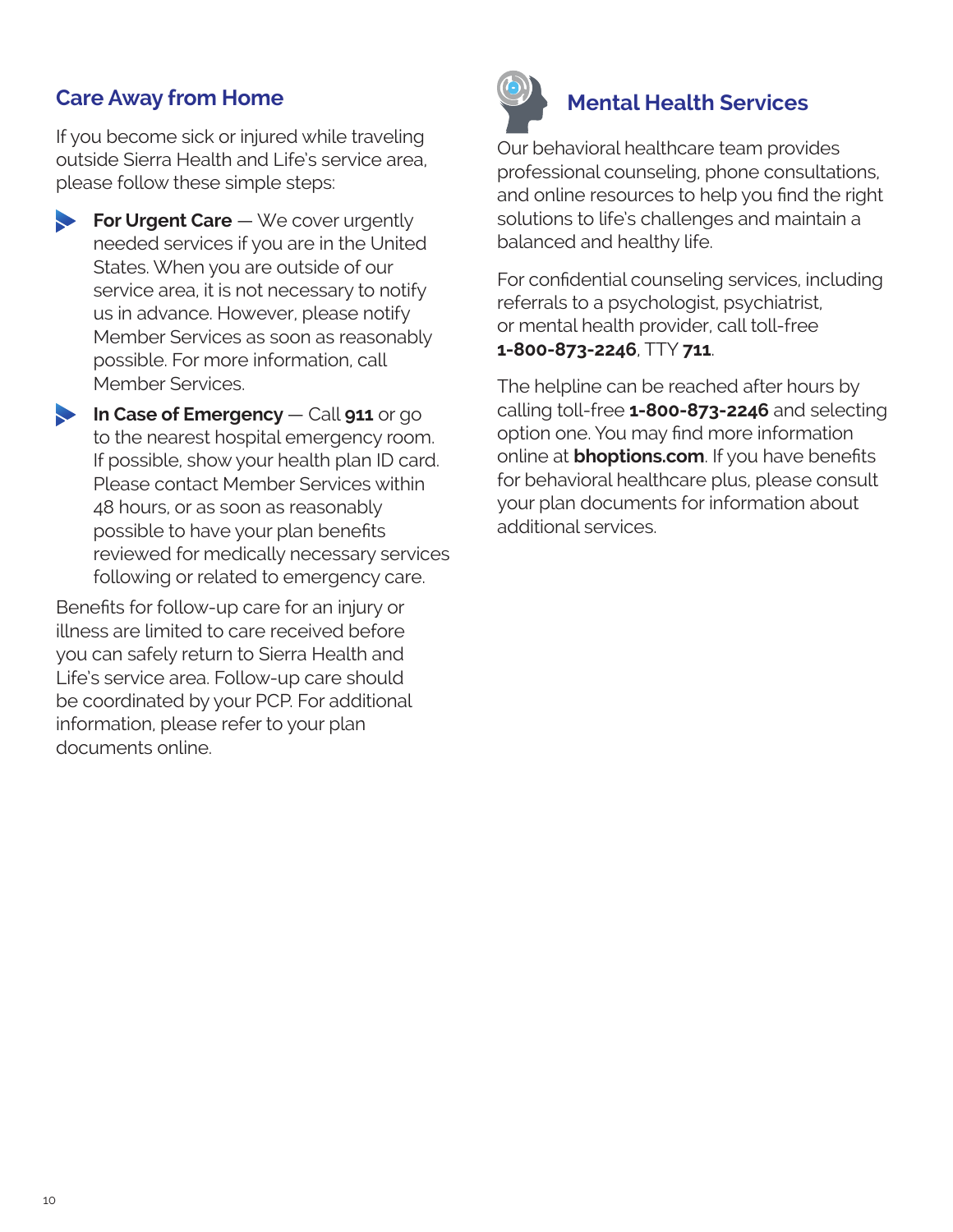## <span id="page-10-0"></span>Measuring **Quality**

We're committed to improving the quality of health care and services for our members. The goals of our quality program are to measure, monitor and analyze the outcomes of health care and services received by health plan members. Then we plan and carry out focused quality initiatives for health plan members and providers in order to improve those outcomes.

Each year we develop a quality improvement work plan, which is monitored by the health plan's Quality Improvement Committee and evaluated annually by the health plan's board of directors. If you have any comments or questions about our quality program and ongoing quality initiatives, please contact our Member Services department at the number on your health plan ID card.

### **Appropriate, Timely and Necessary Patient Care**

If you are admitted to a hospital, rehabilitation center or other inpatient facility, we will monitor your care by performing initial and ongoing reviews. This is to make sure the care you receive is appropriate, provided in the right setting, and medically necessary. Our case managers will provide these reviews either at the hospital or by telephone with one of the facility's nurses or your attending physician.

### **Hospital Discharge Planning**

If you are hospitalized, our case manager will begin working with you and your provider within the first 24 hours of admission. We will arrange for any ongoing care, services, and equipment you may need after leaving the hospital. Depending on your situation, these plans could include transfer to another facility, such as a rehabilitation hospital. Or, you may be discharged home to continue treatment on an outpatient basis. Be sure to contact

your primary care provider, so he/she can coordinate your follow-up care.

Your PCP will help coordinate your care if you should ever need to be admitted to a hospital on a non-emergency basis. To ensure you get appropriate, quality care in a timely manner and pay the lowest out of pocket costs possible, we've contracted with most area hospitals. Please refer to your plan documents for details about any copayments and/or coinsurance that may be related to hospital visits, physician services, and anesthesia. For a complete list of hospitals, please refer to your provider directory.

### **Evaluating Care You Received**

If you are admitted to a non-contracted facility or receive care or services outside of our service area, we may perform a retrospective review (after care was received) to evaluate the appropriateness of the medical care, services, treatments, and procedures you received. As part of this process, we will review your medical records, admitting diagnosis, and presenting symptoms.

### **New Medical Technology**

For safety reasons, we formally evaluate new and emerging medical discoveries before including them in our member benefit package. Conducted by a highly skilled technical staff, including physicians, our review process evaluates new technology against medical standards and clinical research to assess effectiveness and safety:

New medical procedures, drugs, and devices

New applications of existing technologies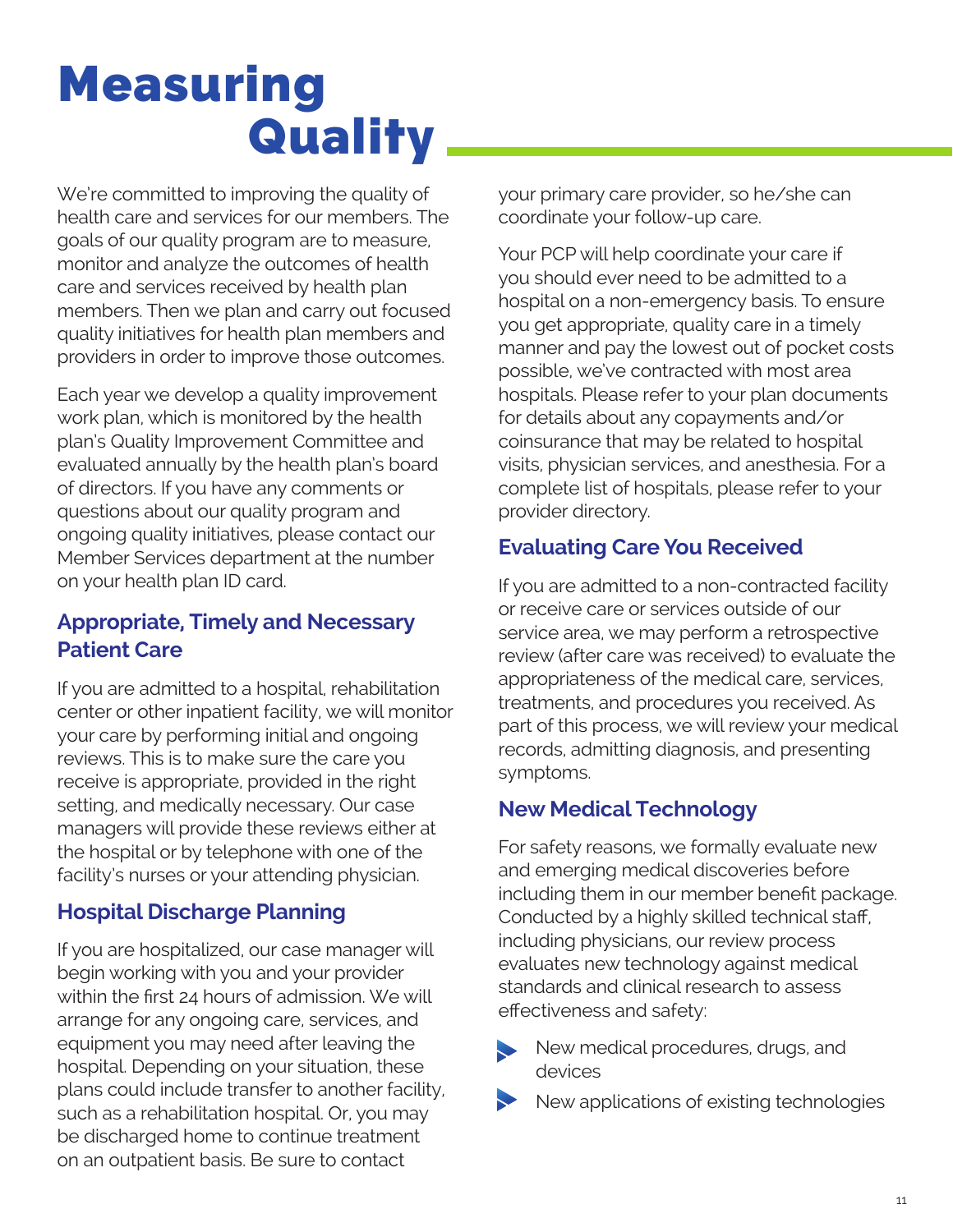<span id="page-11-0"></span>If you, your provider, or another interested party would like to submit a request for the review of new medical technology, please contact Member Services at the number on your health plan ID card.

### **Prior Authorization**

Your provider may prescribe a health care service, treatment, equipment or medication, which requires review and approval. This process is called prior authorization, and the goal is to ensure you receive the most appropriate, medically necessary care.

All requests requiring a medical or clinical decision are reviewed by a licensed physician or under the supervision of one. Furthermore, only a physician may deny a request. To learn more, please consult your plan documents.

You or your provider may file an appeal if coverage is denied. To appeal a decision, mail a written request within 180 days from the date of the denial to:

> **Sierra Health and Life Appeals P.O. Box 15645 Las Vegas, NV 89114-5645**

You will receive a response regarding the outcome of your appeal within 30 days. In urgent situations, you will receive a response within 72 hours.

If prior authorization is denied or not obtained, you may be responsible for the entire cost of health care service, treatment, equipment or medication.

### **No Incentives for Prior Authorization Denials**

We prohibit the compensation of physicians, other health care professionals, or staff to be based upon or used as incentive for the denial of benefits. All decisions regarding your benefits are given special consideration based on your medical needs and appropriateness of the care and service.

Sierra Health and Life employees who perform utilization review duties do not receive any incentives, financial, or otherwise, to encourage their denial of benefits. This means we provide no incentive for anyone on our team to restrict benefits from our members. For more information, please call Member Services at the number on your health plan ID card.

## **Internal and External Review for Denial of Benefits**

If a benefit is denied, Sierra Health and Life provides internal review to help ensure member satisfaction in the medical decisionmaking process. Additionally, external independent review is provided by a panel of impartial medical professionals for eligible denials which have already undergone internal review.

Expedited appeals are available when decisions are needed quickly. For additional information, please refer to your plan documents online or call Member Services.

### **If You Have a Complaint**

We'll definitely want to know. We strive to meet your expectations in every way. If you are ever dissatisfied with services or care, or with the operations or administration of your health plan, please call Member Services or write a letter to Sierra Health and Life. Either way, you will receive a written response to your complaint.

### **How to Submit a Claim**

Out of area hospitals and providers usually bill Sierra Health and Life directly for services other than your copayment. If you are required to pay up front, please obtain your medical records and all bills from the provider. Make a copy for your personal records. Be sure your member ID number is on all documents, and then mail the originals directly to:

> **Sierra Health and Life Claims Administration P.O. Box 15645 Las Vegas, NV 89114-5645**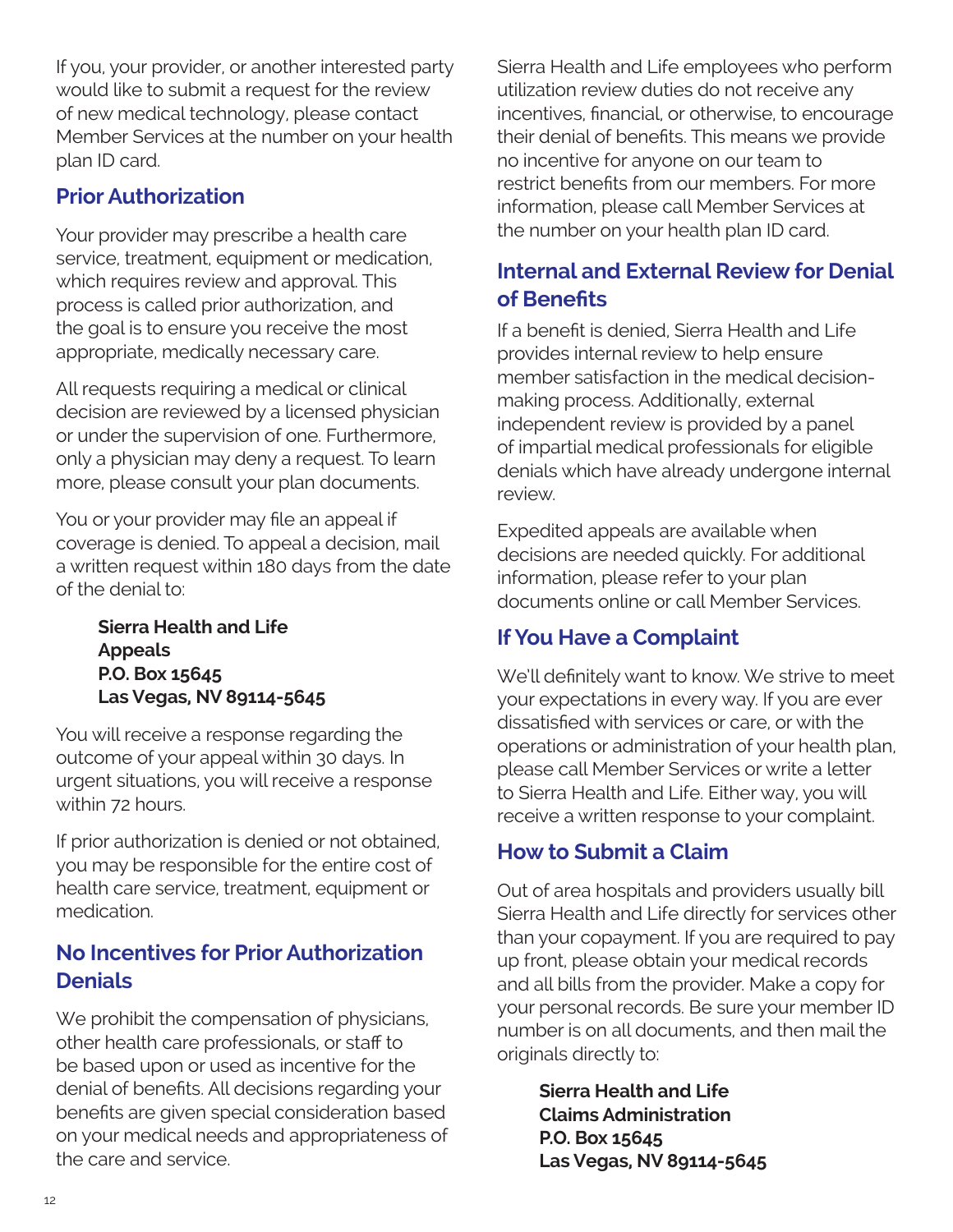### <span id="page-12-0"></span>**Your Privacy Rights**

We're careful to protect your privacy by developing operational policies and procedures for the way we work with other companies. We share protected health information (PHI) only with the individuals or entities as necessary to coordinate your health care or administer your health benefits. When you enroll in one of our plans, we may use your PHI for future, known or routine purposes, such as treatment or conducting quality assessments. And, of course, we share PHI in accordance with state and federal law.

We use security precautions to protect PHI or data about you containing personal facts and health information which is personally identifiable, either implicitly or explicitly. We also require our contracted providers to take similar steps to protect your PHI. We do not share your PHI unrelated to plan information, unless we have your authorization. We use medical data to promote and improve the quality of care you receive. When conducting research and measuring quality, we use summary information whenever possible, not PHI. When we do use PHI, steps are taken to help protect it from inappropriate disclosure. We do not allow PHI to be used for research by organizations without your consent.

You have the right to access your medical records and can do so by contacting your provider of care. When you request specific medical records to be shared with others, we may require you to sign an authorization form. We may also ask you for special consent for non-routine use of your personal data. When we ask you for authorization to release your PHI, you have the right to refuse. In addition to authorizing us to release your PHI, this extra step helps you to understand why your PHI will be shared. When a member lacks the ability

to authorize a release, we obtain authorization from persons recognized by state or federal laws to give such authorization. To obtain a complete copy of the privacy policy, visit **[SierraHealthandLife.com](https://www.SierraHealthandLife.com)** or contact Member Services.

If your coverage is through an employer sponsored group health plan, we may share summary health information, and enrollment and disenrollment information with the plan sponsor. In addition, we may share other health information with the plan sponsor for plan administration purposes if the plan sponsor agrees to special restrictions on its use and disclosure of the information in accordance with federal law.

We maintain physical, electronic, and procedural safeguards, in accordance with applicable state and federal standards, to protect your personal financial information against risks such as loss, destruction, or misuse. These measures include computer safeguards, secured files and buildings, and restrictions on who may access your personal financial information.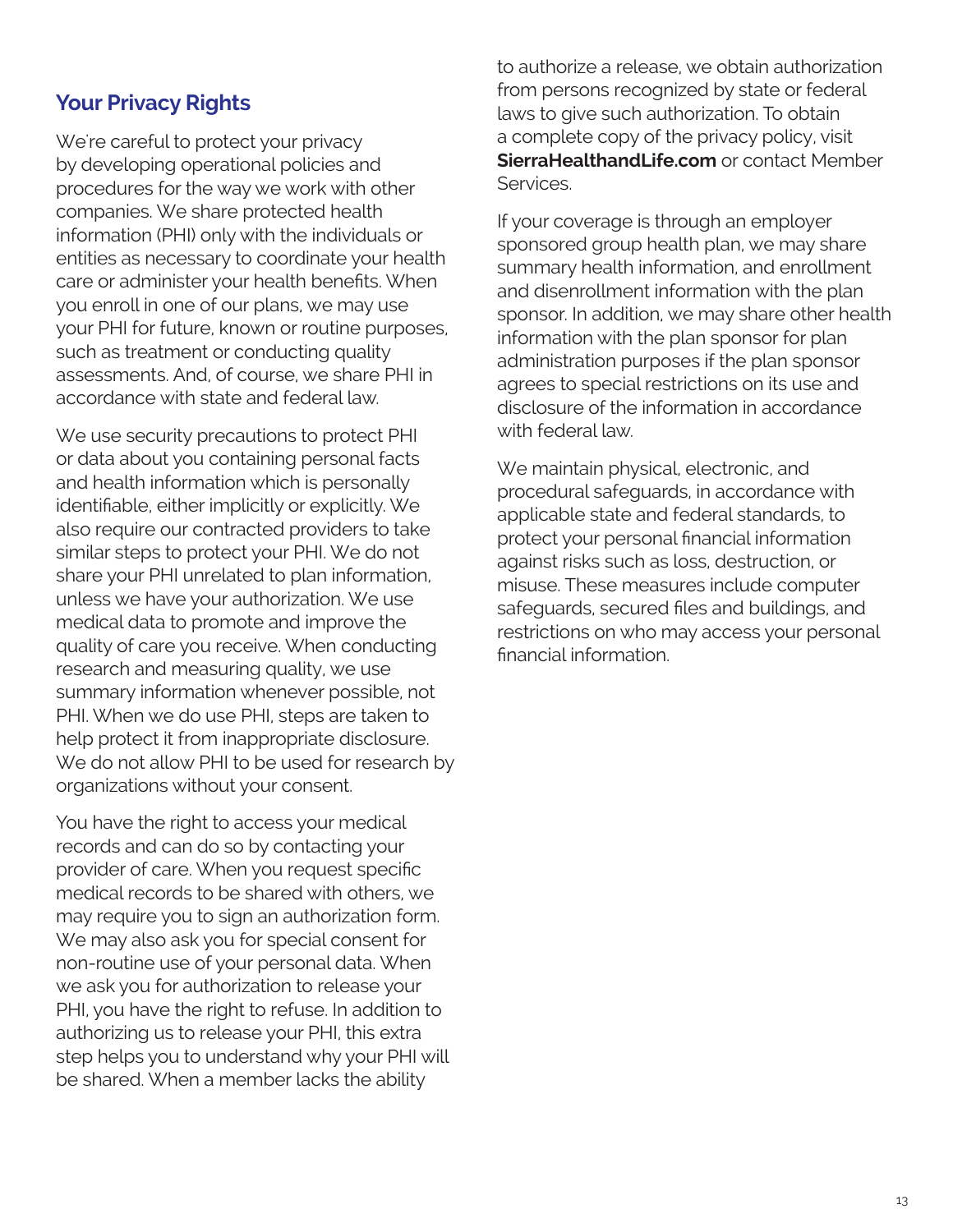## <span id="page-13-0"></span>Member Rights and Responsibilities

Sierra Health and Life is committed to ensuring that members are treated in a manner that respects their rights and promotes effective healthcare. We have also identified its expectations of members' responsibilities in this joint effort. Our statement regarding Members' Rights and Responsibilities includes the following:

### **Members' Rights**

- 1. To be treated with respect and dignity and every effort made to protect your privacy.
- 2. To select a primary care provider from SHL's extensive provider list including the right to refuse care from specific practitioners.
- 3. To be provided the opportunity to voice complaints or appeals about the plan and/or the care provided.
- 4. To receive information about the plan, its services, its providers, and members' rights and responsibilities.
- 5. To participate with your practitioner in the decision making process regarding your health care.
- 6. To make recommendations regarding the organization's members' rights and responsibilities policies.
- 7. To have a candid discussion of appropriate or medically necessary treatment options for your conditions, regardless of cost or benefit coverage.
- 8. To have direct access to women's health services for routine and preventive care.
- 9. To have direct access to medically necessary specialist care in conjunction with an approved treatment plan developed with the primary care physician. Required

authorizations should be for an adequate number of direct access visits.

- 10. To have access to emergency health care services in cases where a "prudent layperson" acting reasonably, would have believed that an emergency existed.
- 11. To formulate advance directives.
- 12. To have access to your medical records in accordance with applicable state and federal laws.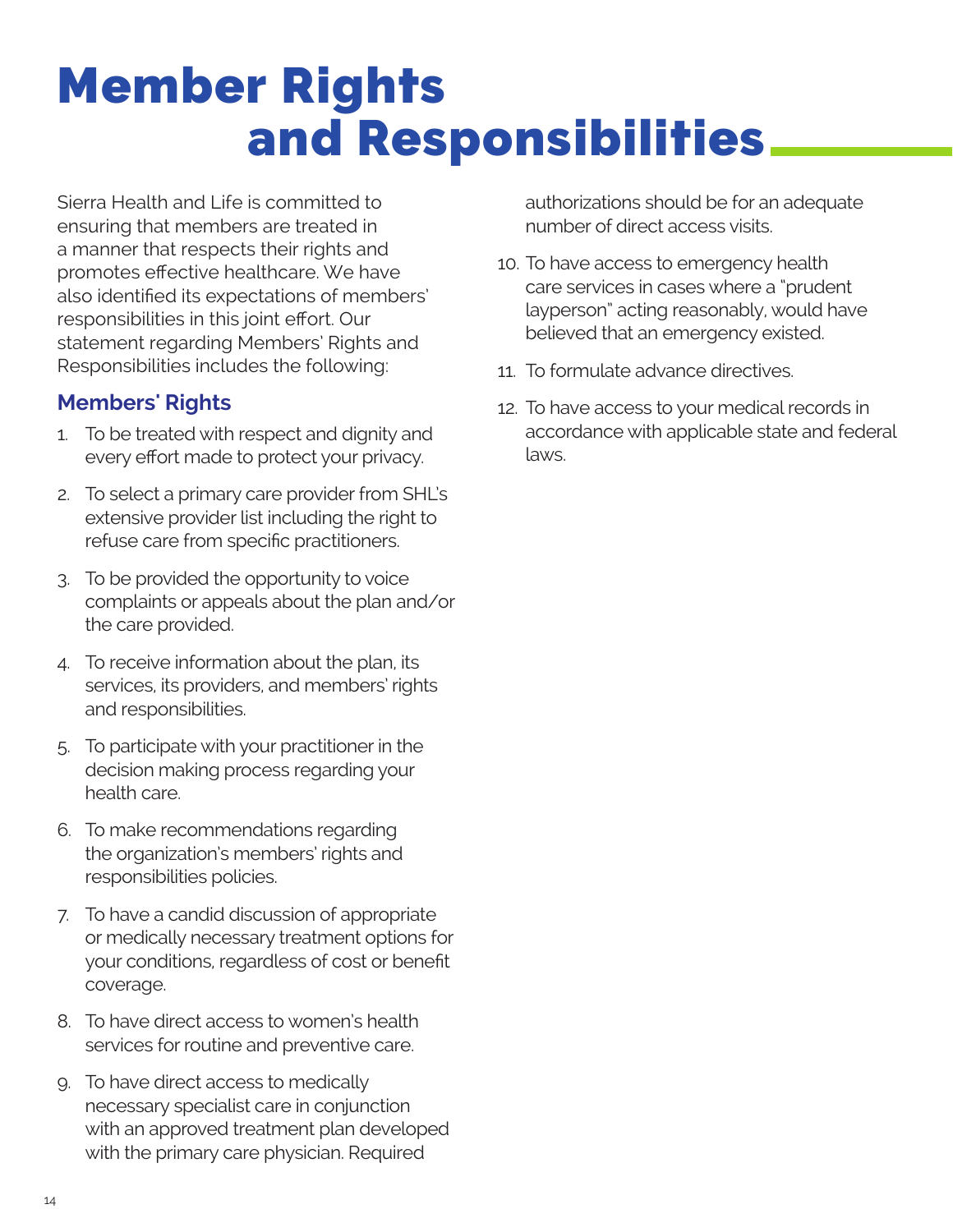### <span id="page-14-0"></span>**Members' Responsibilities**

- 1. To know how SHL's Managed Care Program operates.
- 2. To provide, to the extent possible, information that SHL and its providers need in order to provide the best care possible.
- 3. To take responsibility for maximizing health habits and to follow the health care plan that you, your physician and SHL have agreed upon.
- 4. To consult your primary care physician and SHL before seeking non-emergency care in the service area. We urge you to consult your physician and SHL when receiving urgently needed care while temporarily outside the SHL service area.
- 5. To obtain prior authorization from SHL and your physician for any routine or elective surgery, hospitalization, or diagnostic procedures.
- 6. To be on time for appointments and provide timely notification when canceling any appointment you cannot keep.
- 7. To pay all applicable copayments at the time of service.
- 8. To avoid knowingly spreading disease.
- 9. To recognize the risks and limitations of medical care and the health care professional.
- 10. To be aware of the health care provider's obligation to be reasonably efficient and equitable in providing care to other patients in the community.
- 11. To show respect for other patients, health care providers, and plan representatives.
- 12. To abide by administrative requirements of SHL, health care providers, and government health benefit programs.
- 13. To report wrongdoing and fraud to appropriate resources or legal authorities.
- 14. To know your medications. Keep a list and bring it with you to your appointment with your primary care provider.
- 15. To address medication refill needs at the time of your office appointment. When you obtain your last refill, notify the office that you will need refills at that time. Do not wait until you are out of your medication.
- 16. To report all side effects of medications to your primary care provider. Notify your primary care provider if you stop taking your medications for any reason.
- 17. To ask questions during your appointment time regarding physical complaints, medications, any side effects, etc.
- 18. To understand your health problems and participate in developing mutually agreed upon treatment goals, to the degree possible.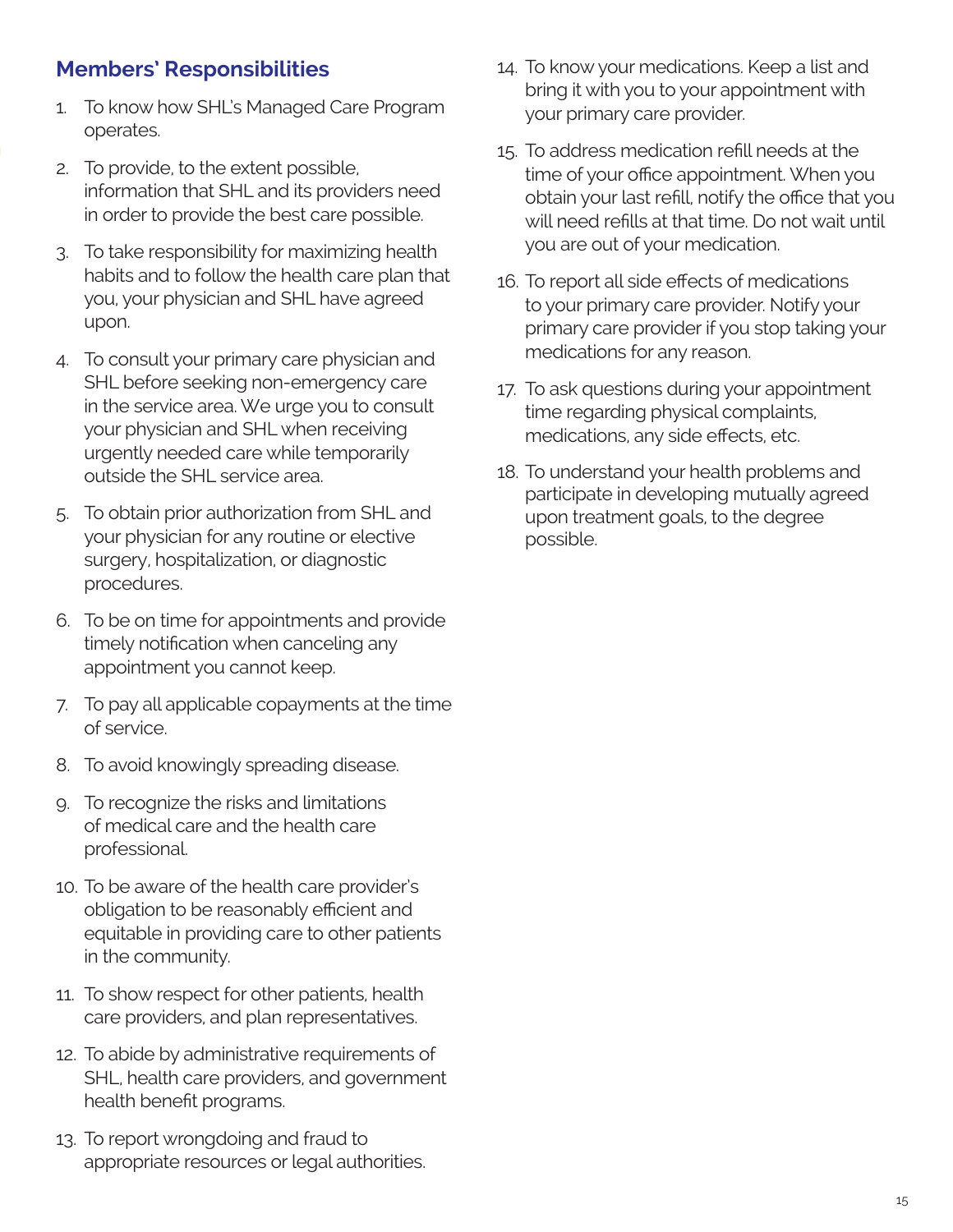## <span id="page-15-0"></span>**Contact** Us

24/7 Advice Nurse **1‑800‑288‑2264**, TTY **711** 

Online Member Center Visit **[SierraHealthandLife.com](https://www.SierraHealthandLife.com)** and sign in

MySHL App Search for **MySHL** in your app store and download the app.

Member Services **1‑800‑888‑2264**, TTY **711**

Office hours are Monday through Friday, 8 a.m. to 5 p.m.

Health Education and Wellness **1‑800‑720‑7253**, TTY **711** 

Behavioral Healthcare Routine calls and after hours helpline **1‑800‑873‑2246**, TTY **711** 

Sierra Health and Life Claims Administration P.O. Box 15645 Las Vegas, NV 89114-5645

Many of your benefits are included in this Member Guide. There are also some exclusions you should be aware of. For specific details about your plan, refer to your SHL Certificate of Coverage, Attachment A Benefit Schedule, applicable Endorsements and Riders. Copies of these documents are available online or upon request by calling Member Services toll-free at **1‑800‑888‑2264**, TTY **711**.